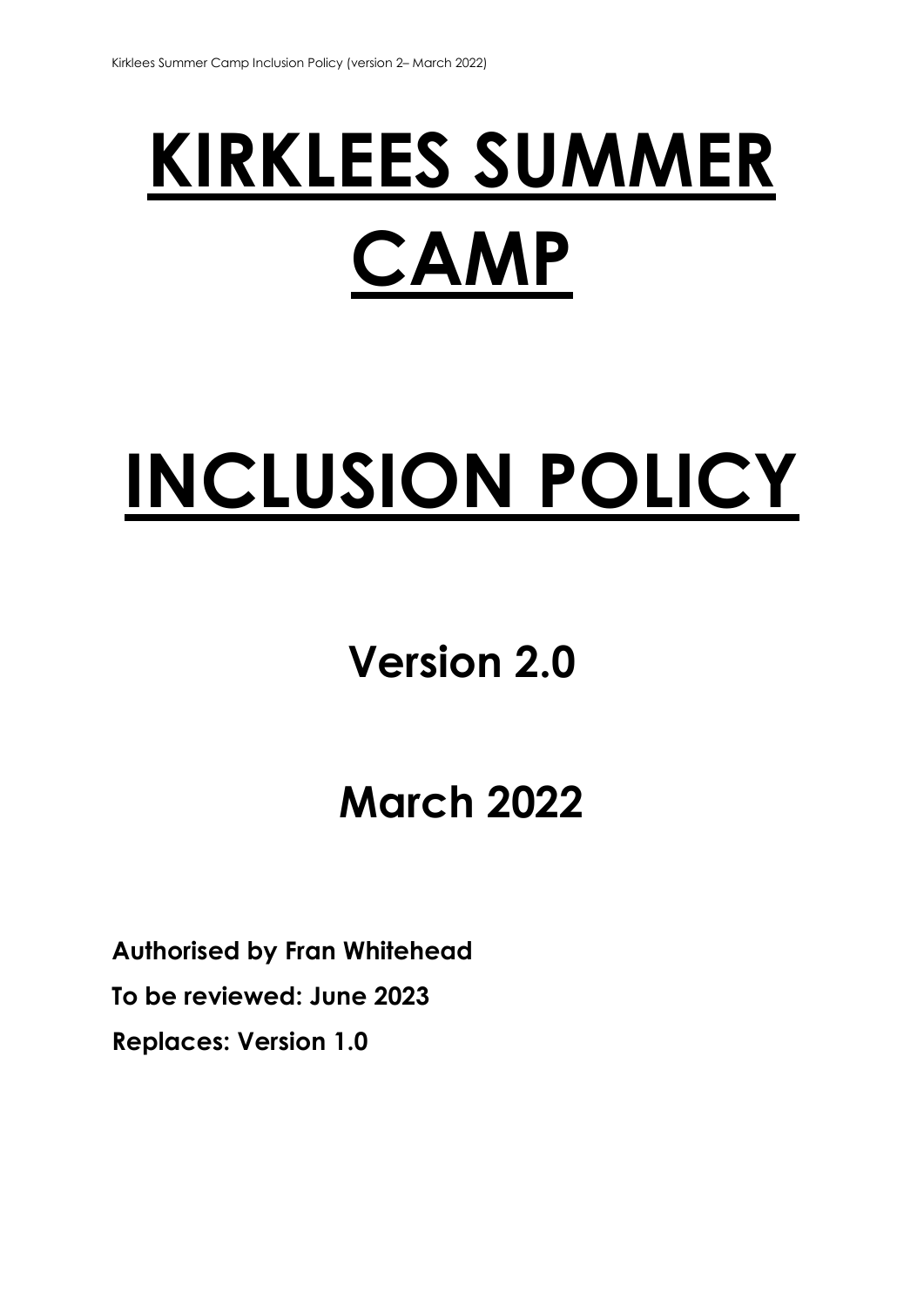#### **LOG OF VERSION CHANGES AND POLICY REVIEWS**

| <b>Version</b> | Date written      | Date of           | <b>Changes made</b>          |
|----------------|-------------------|-------------------|------------------------------|
|                |                   | review            |                              |
| l .O           |                   | <b>March 2022</b> |                              |
| 2.0            | <b>March 2022</b> | June 2023         | Introductory paragraph added |
|                |                   |                   | Format and layout amended    |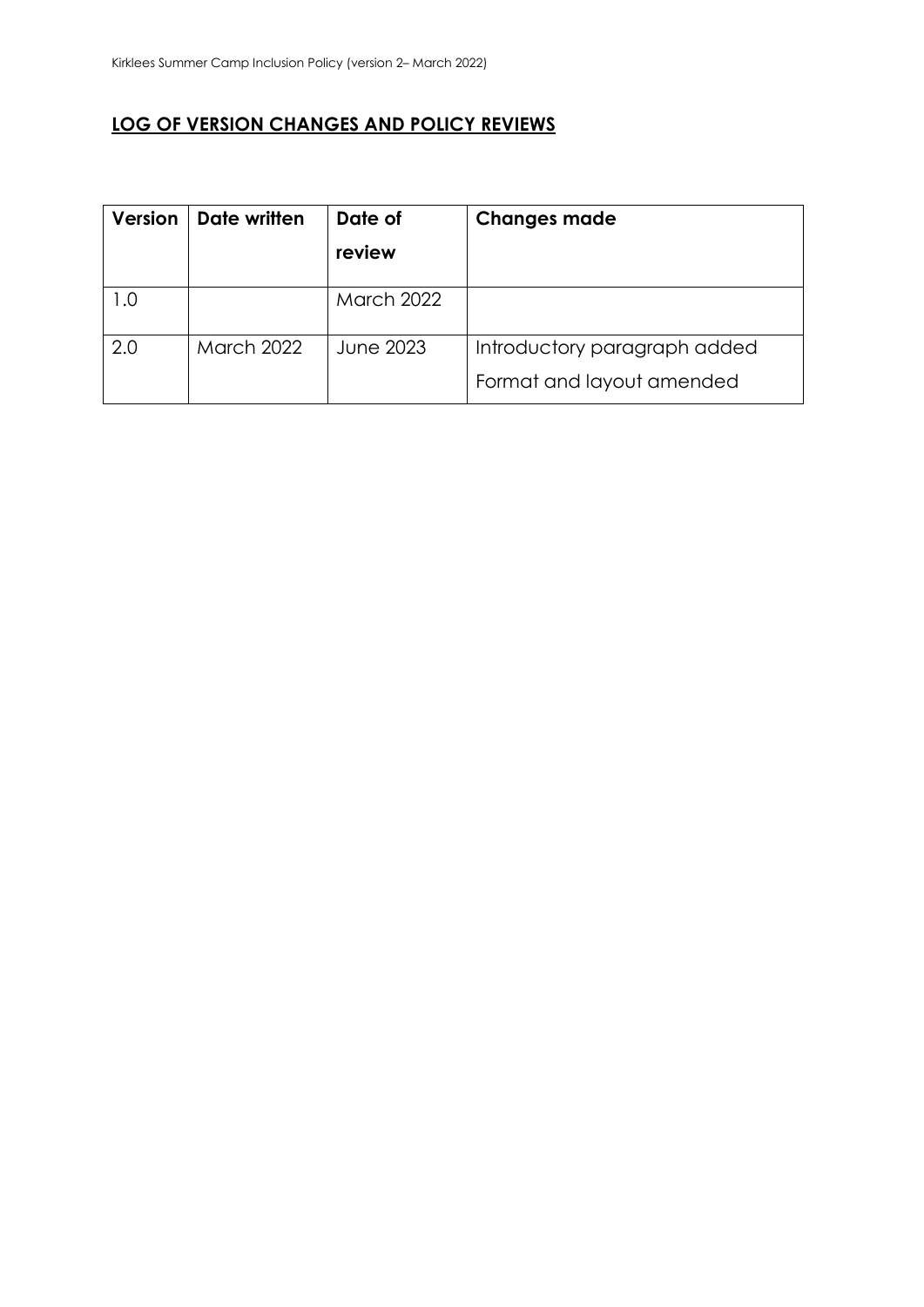#### **1. Introduction**

We want to give every child a very special experience when they come to camp. We want them to enjoy themselves, make new friends and feel safe. We know that some children need extra help to do this and we will do all we can to support them.

#### **2. Before Camp**

- a) Our booking process includes collecting information about a child's needs including SEND, social care involvement or gender identity
- b) We encourage parents to share as much information as they are able to in order to ensure that:
	- i. We can assess whether camp is suitable for their profile of need and whether we can keep them safe while at camp
	- ii. We can understand what adjustments we need to make to ensure the child's needs can be met whilst at camp
- c) We ask for EHCPs or other supporting documents to be shared with our SENCO and DSL
- d) We may arrange to speak further with parents/carers prior to camp
- e) We may, with parents'/carers' permission, speak with professionals working with a child to get more information
- f) We may arrange for children and their parents/carers to visit camp before they attend so that they can decide if camp is right for them

#### **3. Once at camp**

We have a great deal of experience in making adjustments to our provision so that children are able to come to camp and succeed.

Some of the adjustments we can make include:

a) Matching children with a group leader with the personality, skills and experience to meet their needs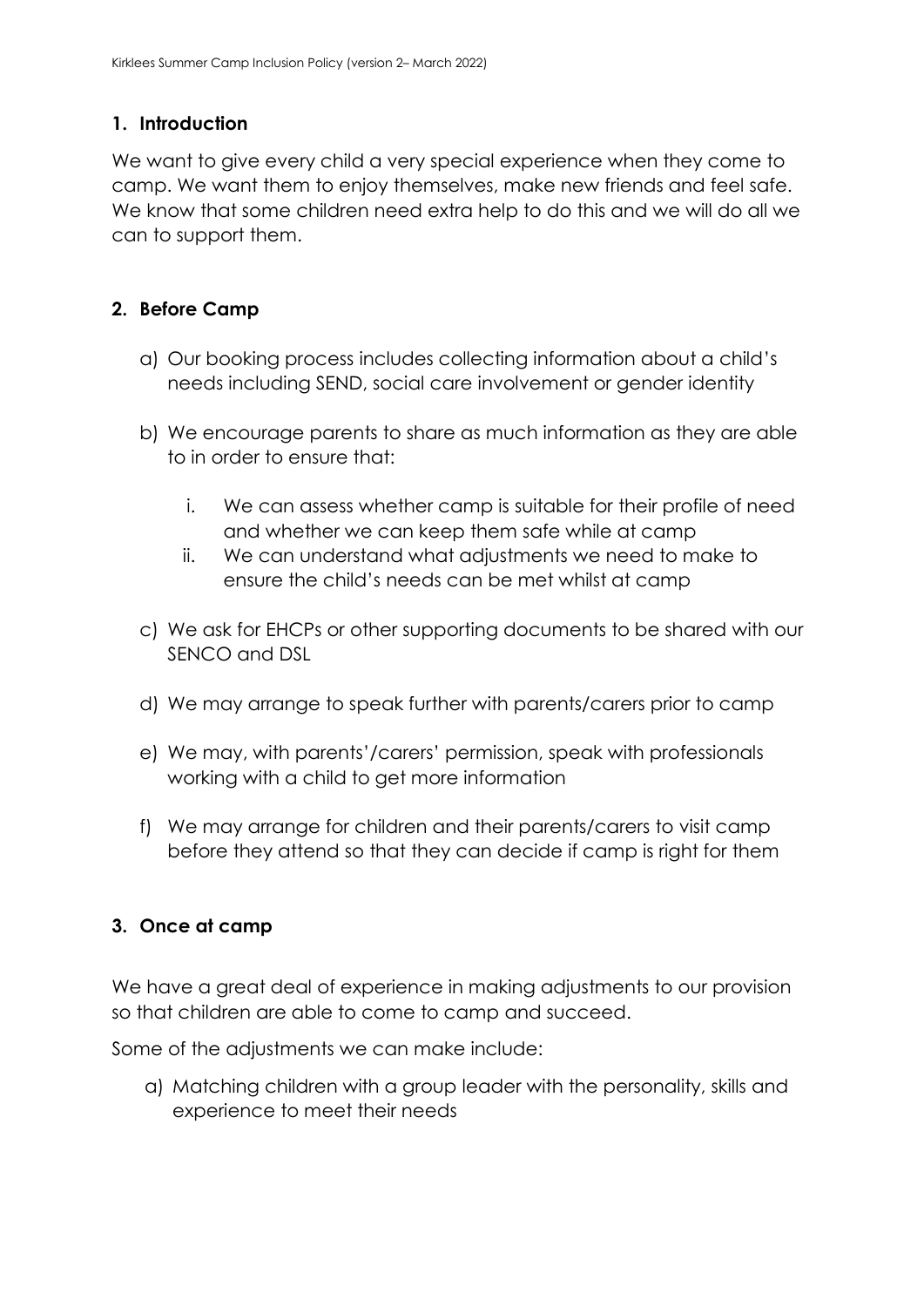- b) Ensuring that information needed to support the child is shared with relevant staff
- c) Access to time out areas for when children are stressed or overwhelmed
- d) Access to more private areas to eat, wash and dress
- e) Alternative activities when the activities on offer do not work for the child
- f) Support with accessing activities, for example where a learning or physical need may be barrier to the child's involvement

#### **4. After camp**

- a) We aim to feedback to parents and carers of those children with additional needs about their child's experience at camp, especially where this has been particularly positive
- b) We may feedback, with parents'/carers' permission, to professionals working with children to share positive experiences or potential areas for concern

#### **5. Additional considerations**

We work hard to support children with a variety of additional needs and want to be as inclusive as possible. However, we are unable to offer constant supervision and 1 to 1 support so we will ask parents and carers to consider the following issues before sending their child to camp:

- a) If a child's needs manifest themselves in violent, dangerous or risky behaviour that mean their safety, or the safety of others, cannot be guaranteed, camp may need to send the child home or shorten their stay at camp, for example by offering day visits only.
- b) In exceptional circumstances, if leaders think a child cannot be kept from harming themselves or others, camp may not offer the child a place